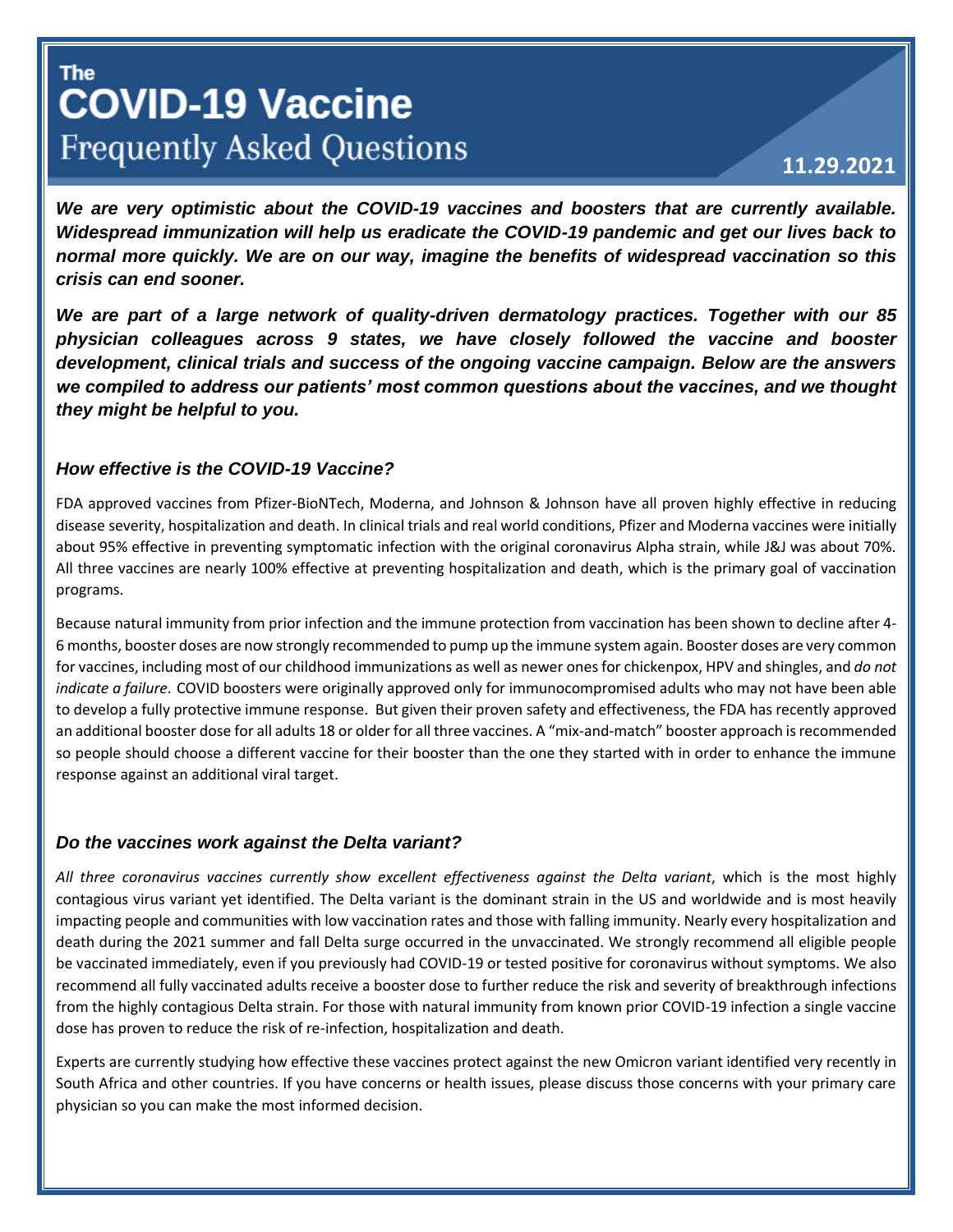# *Should I be concerned about the side effects of the vaccine?*

A small number of clinical trial participants experienced mild, short-term side effects such as fatigue, soreness at the injection site, and headaches. These side effects are similar to those that are experienced with other long-used vaccines such as MMR.

A reaction to the vaccine is typically not an allergy or a sickness. It is caused by your immune system working to pump out antibodies in response to the vaccine. These mild side effects show that your body is working hard to protect you from the virus. Many people experience no side effects from vaccines.

No serious widespread safety concerns have been observed for these vaccines.

The FDA placed a warning label on both the Pfizer and Moderna vaccines regarding a "likely association" with reported cases of heart inflammation in young adults. This inflammation may occur in the heart muscle (myocarditis) or in the outer lining of the heart (pericarditis) and is considered important but uncommon—arising in about 12.6 cases per million second doses administered. This is an extremely rare side effect, most cases are mild, and the young people generally recover on their own or with minimal treatment. In addition, we know that myocarditis and pericarditis are much more common if you get COVID-19, and the risks to the heart from COVID-19 infection can be more severe.

Use of the Johnson & Johnson vaccine was temporarily paused last spring due to a rare and serious adverse event—blood clots with low platelets. It occurs at a rate of about 7 per 1 million vaccinated women between 18 and 49 years old. For women 50 years and older and men of all ages, this adverse event is extremely uncommon. The CDC and FDA did a thorough review of all available data and then recommended the use of the Johnson & Johnson vaccine resume, as the benefits outweigh its known and potential risks, and there remain alternative options for women under 50. The FDA has also placed another warning on the Johnson & Johnson vaccine after rare cases of the neurological disorder Guillain-Barré syndrome were reported in a small number of vaccination recipients. Most of the cases occurred within 42 days after vaccination and resulted in muscle weakness.

While all medical treatments have potential adverse effects, the evidence clearly demonstrates these vaccines are overall very safe and effective. They prevent COVID-19 illness, and more importantly, hospitalization and death. They will help protect you and your family and keep your community safe. We strongly encourage every adult who is eligible to receive one of the three FDA approved vaccines and for children over 5 years old to receive a Pfizer vaccine (Emergency Use Authorization). The benefits of vaccination far outweigh any potential harm. Especially with the contagious Delta variant circulating and more readily impacting younger people, the risks of being unvaccinated are far greater than any rare side effects from the vaccines. If you get COVID-19, you could become severely ill and be hospitalized or even die. Even if your infection is mild, you or your child could face long-term symptoms following COVID-19 infection such as neurological problems or diminished lung function.

We recommend getting vaccinated right away if you haven't yet. It is the best way to protect yourself, your loved ones, your community, and to return to a more normal lifestyle safely and quickly.

#### *These vaccines were developed quickly. How do I know they are safe?*

No corners were cut in the development of these vaccines, which have shown high levels of both protection and safety. The mRNA technology used in these new vaccines had been available for years and allowed companies a head start in the process. Additionally, the US government's Operation Warp Speed provided funding for companies to begin mass production of the vaccines at the same time they enrolled patients in clinical trials. Before a vaccine is approved for the US, it must undergo rigorous clinical trials, the final of which is Phase 3.

Phase 3 clinical trials for the COVID-19 vaccines involved *tens of thousands of volunteers* who were randomized to either receive the vaccine or a placebo, and then monitored for both side effects and for infection with SARS-CoV-2 (coronavirus). Study volunteers were closely monitored for any signs or symptoms that would indicate a problem with the vaccines. Fortunately, when the data showed great results, the vaccine was ready to ship out immediately.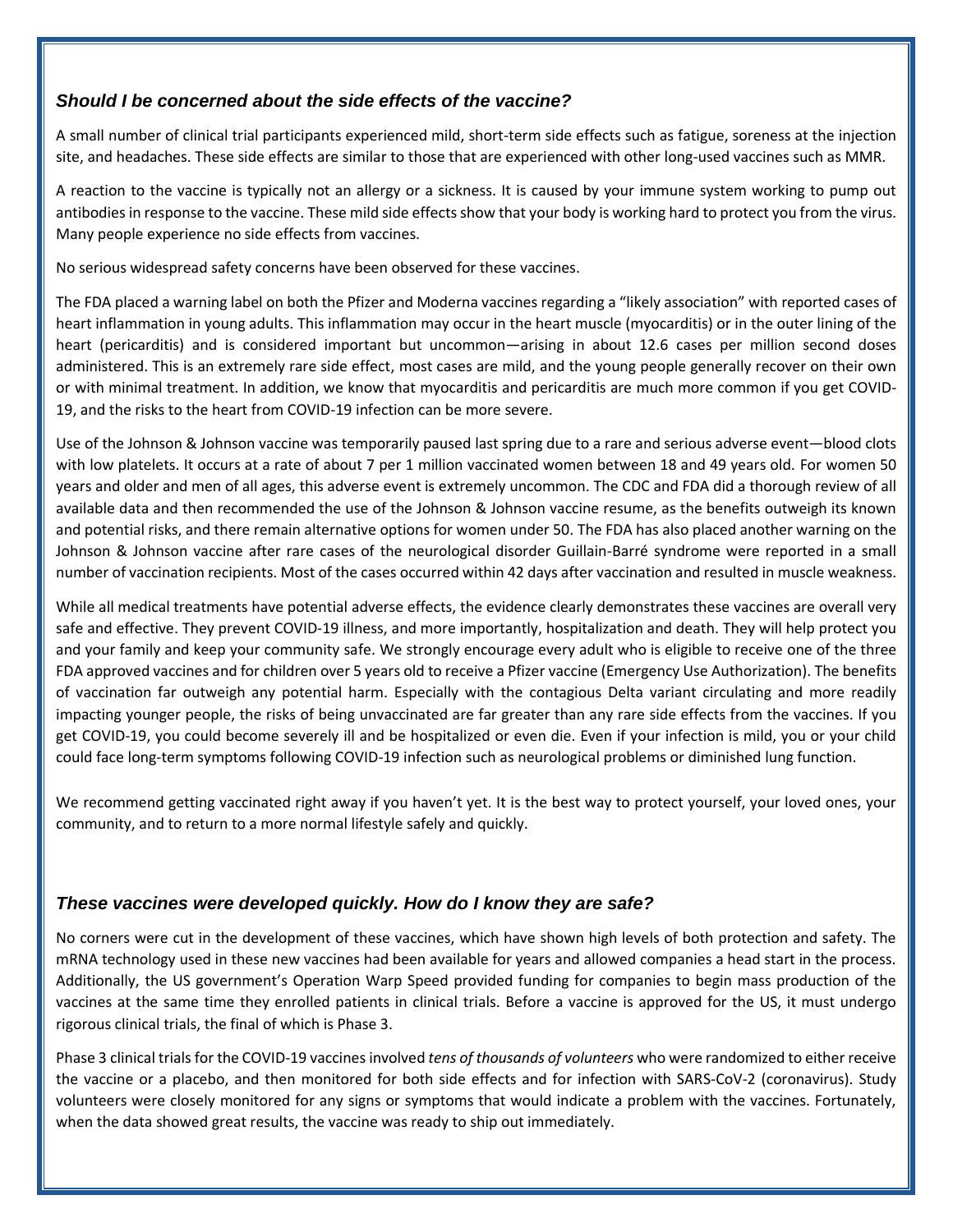For a vaccine to be approved for the US, a vaccine must reduce infection by at least 50%, and must not cause significant adverse events in those who receive it. *After a year and >450 million doses administered in the US, these three vaccines have all shown excellent safety profiles.* New studies also show in real life scenarios, the Pfizer and Moderna vaccines show 90% effectiveness in preventing infection in high-risk healthcare workers.



# *I'm not in a high-risk group. Why should I take the vaccine?*

This virus is highly contagious, therefore, even people who are not considered high risk should strongly consider being vaccinated. Furthermore, new variants like Delta have emerged that are even more highly transmitted, and may cause more serious infection even in healthier people. *A vaccine is not the cure for COVID-19, widespread immunization is. All the US vaccines show effectiveness against the original Alpha strain and the more contagious Delta variant. Success in eradicating the pandemic and shortening the time it takes to return to 'normal' is completely dependent upon the acceptance of the science and data and a widespread willingness to be vaccinated.* For many of us it is an opportunity to help keep our clinics fully staffed, our patients safer, and enable us to protect our communities, our families, including our grandparents, and those at high risk due to predisposing conditions, estimated to include as many as 1 out of 3 Americans.

#### *I have other health conditions. Is it safe for me to take the vaccine?*

Individual health decisions are best made in conjunction with the advice of your physician. As with some other vaccines, some people are not good candidates for the COVID vaccine.

As a precautionary measure, it is advised that people with a history of severe allergies receive the vaccine under guidance of their physician. There were two instances of allergic reactions during the first day of the vaccine rollout in the United Kingdom. These individuals were National Health Services workers who had known significant allergies and were equipped with adrenaline auto-injectors to deal with their allergies.

Anaphylaxis after COVID vaccines is rare and occurred in approximately 2 to 5 people per million vaccinated in the U.S. This kind of allergic reaction almost always occurs within 30 minutes after vaccination, therefore, all vaccination sites monitor patients before leaving for any allergic reaction.

Women who are pregnant, lactating or plan to soon become pregnant should discuss vaccination options with their OB/Gyn but **all the Obstetric specialty societies and CDC strongly recommend vaccination to pregnant women** and those who may be planning a pregnancy. The risk of stillbirth and other complications is elevated with COVID infection and are significantly reduced by vaccination. Furthermore, numerous studies show that **protective antibodies from both a prior infection AND a vaccination are transferred to the baby** in utero and in breast milk, providing additional protection to the newborn.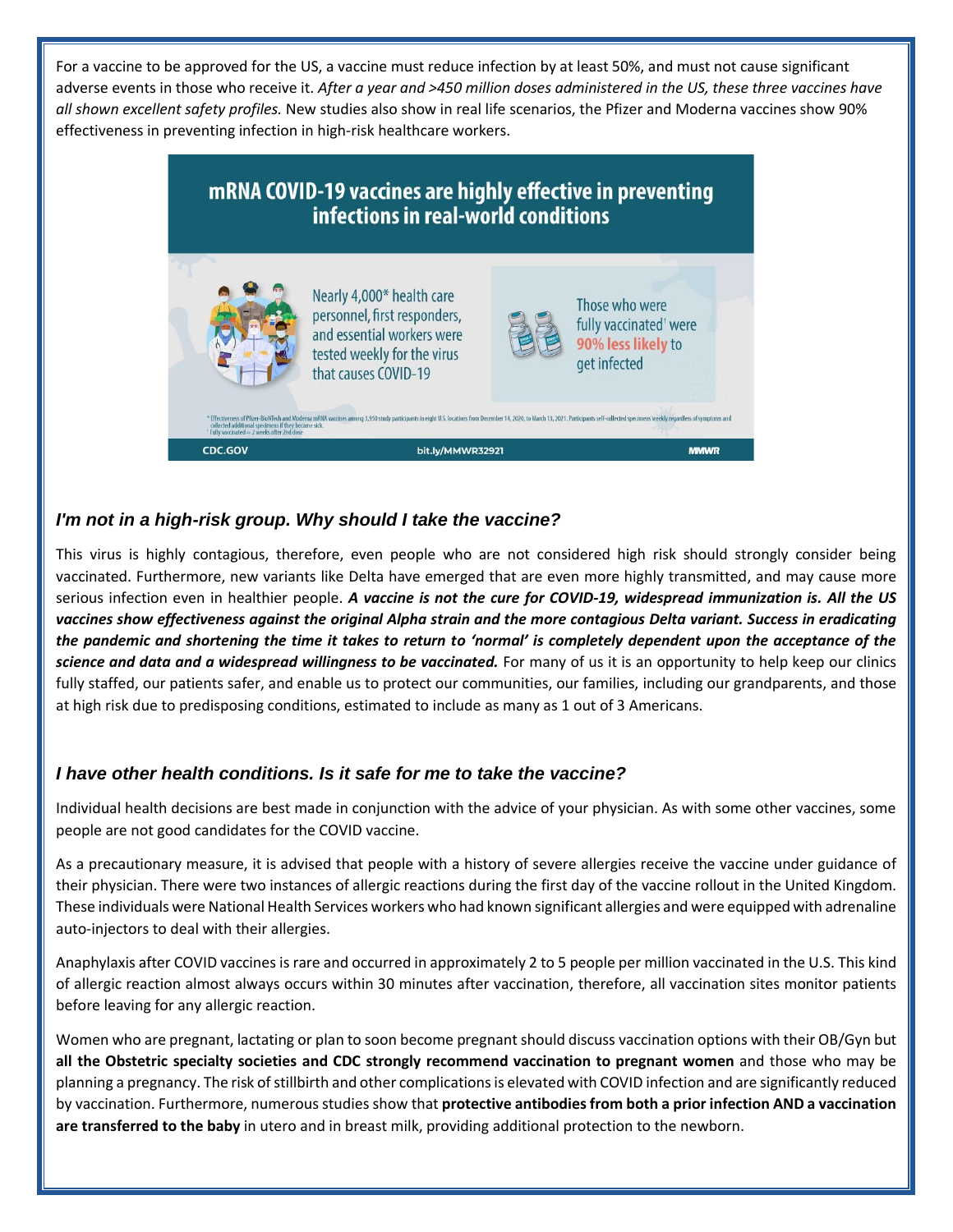#### *There are several versions of the vaccine from different manufacturers. Which one is right for me?*

Each FDA-approved vaccine will work well across all populations. Some vaccines, like Pfizer and Moderna, require a 2nd dose 3- 4 weeks after the initial dose, while the Johnson & Johnson does not. Whichever vaccine you get, please follow the recommendations for boosters, if applicable, and any other directions provided by your medical provider.

## COVID-19 vaccines: What you need to know

The U.S. now has three vaccines in its arsenal against the coronavirus. Here's how they compare.

|                            | <b>Johnson &amp; Johnson</b>                                                                                                                                | <b>Pfizer</b>                                                                                     | <b>Moderna</b>                                                                                    |
|----------------------------|-------------------------------------------------------------------------------------------------------------------------------------------------------------|---------------------------------------------------------------------------------------------------|---------------------------------------------------------------------------------------------------|
| Type of vaccine            | Viral vector                                                                                                                                                | <b>RNA</b>                                                                                        | <b>RNA</b>                                                                                        |
| How it works               | Teaches the immune<br>system to attack the<br>protein the virus uses to<br>infect other cells. The<br>instructions are carried<br>by a non-dangerous virus. | Uses RNA to teach the<br>immune system to target<br>the virus's surface.<br>preventing infection. | Uses RNA to teach the<br>immune system to target<br>the virus's surface.<br>preventing infection. |
| Effectiveness*             | 66%                                                                                                                                                         | 95%                                                                                               | 94.5%                                                                                             |
| <b>Storage conditions</b>  | At least three months<br>at refrigerator<br>temperatures                                                                                                    | Two weeks at freezer<br>temperatures $(-4°F)$ , five<br>days in the refrigerator<br>(36° to 46°F) | One month at<br>refrigerator<br>temperatures                                                      |
| Doses needed<br>per person | One shot                                                                                                                                                    | 2 shots, three weeks apart                                                                        | 2 shots, four weeks apart                                                                         |
| Status of<br>availablity   | FDA authorized                                                                                                                                              | FDA authorized                                                                                    | FDA authorized                                                                                    |

\*Note: The Johnson & Johnson vaccine was tested at a time when faster-spreading viral variants were common and in countries where these strains are known to exist.

Sources: Pfizer; Moderna; Johnson & Johnson; U.S. Food and Drug Administration; World Health Organization

U-T

#### *When will I be able to get the vaccine?*

All 50 states are now offering vaccines to any resident age 16 or above and they are widely available. Currently, only the Pfizer vaccine is approved by Emergency Use Authorization for children ages 5 - 15 years old. Most U.S. pharmacies are accepting walk-ins for COVID-19 vaccines, given abundant supply.

#### *Will the vaccine alter my DNA or give me COVID? How do they work?*

No. None of the vaccines currently available in the US have active viruses in them. Therefore, there is no possibility of getting infected with COVID-19 by taking the vaccine. COVID vaccines will not alter your DNA, which is found in your chromosomes inside the cell nucleus. The new COVID vaccines are based on RNA technology, which has no impact on your DNA. The human body is already full of messenger RNA (mRNA), which translates the genes from your DNA to build proteins that our bodies need.

The Pfizer and Moderna mRNA vaccine delivers a tiny piece of genetic code from the SARS CoV-2 virus to host cells in the body, essentially giving those cells instructions, or blueprints, for making copies of spike proteins (the spikes you see sticking out of the coronavirus in pictures online and on TV). The spikes do the work of penetrating and infecting host cells. These proteins